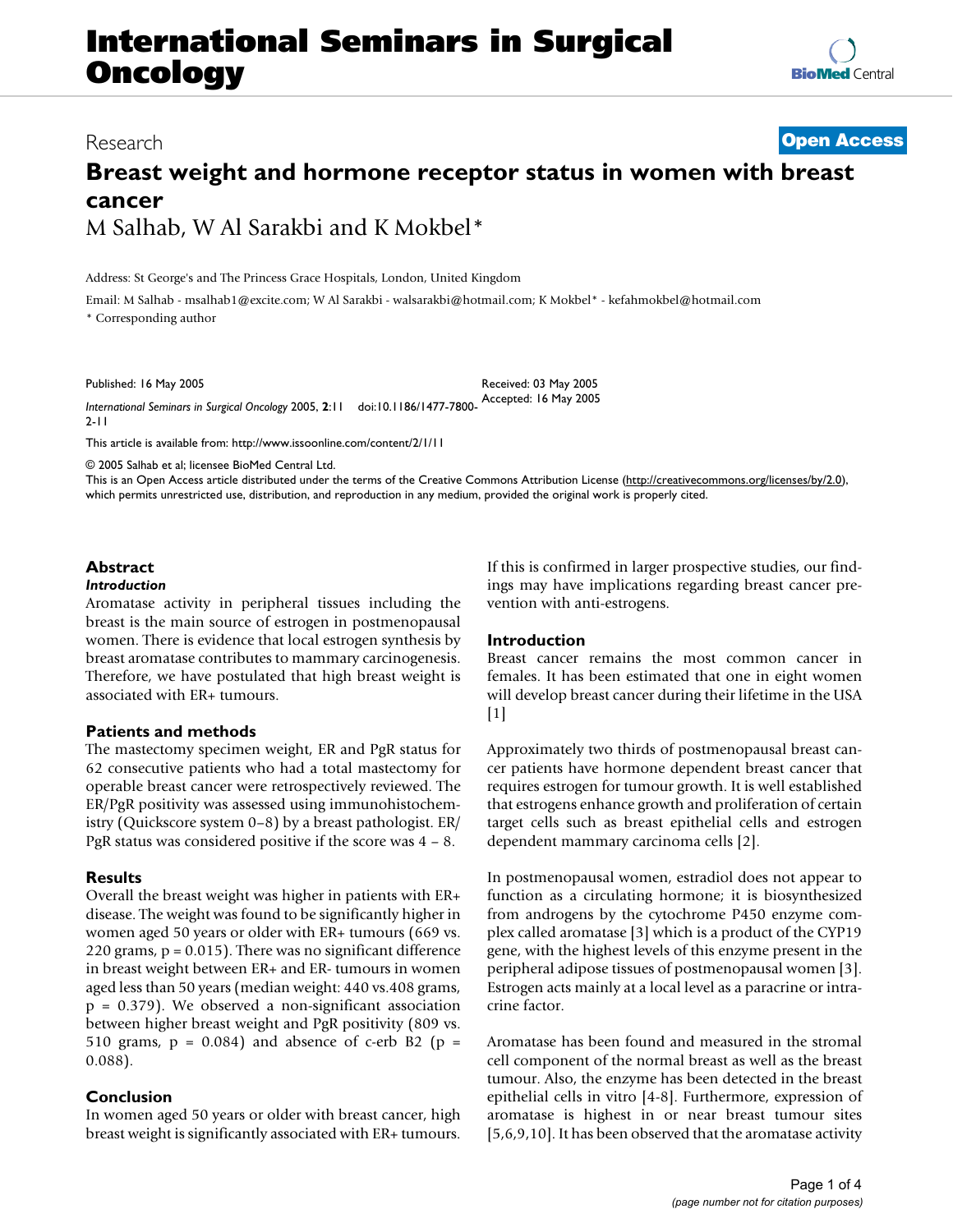and expression is highest in the breast quadrant containing the tumour, such expression in the tumour containing quadrant is equal to that in the tumour itself, but double that in a quadrant of the same breast which does not contain a tumour which in turn is double the expression in the cancer free breast [10].

Evidence that postmenopausal obesity and weight gain are positively associated with postmenopausal breast cancer risk has been substantiated especially in women who never used hormone replacement therapy [11].

The aim of this study was to examine the hypothesis questioning the relationship between oestrogen and progesterone receptor status and breast tissue weight in postmenopausal women who had mastectomy for operable breast cancer.

#### **Patients and methods**

The mastectomy specimen weight, estrogen receptor (ER) and progesterone receptor (PgR) status for 62 consecutive patients who had a total mastectomy for operable breast cancer were retrospectively reviewed. Breast specimen weight was obtained from the pathology laboratory reports in grams. ER and PgR status was determined by immunohistochemistry (IHC) using the Quickscore system by a breast pathologist. ER/PgR status was considered positive if the score was 4 – 8. We also examined other parameters including tumour size, grade, nodal status, cerb B2 expression and patient's age.

Correlation between breast weight and receptor status was examined in two groups of patients according to their age, 50 years and older and younger than 50 years.

#### **Results**

59 patients had invasive breast cancer and 3 patients had ductal carcinoma in situ (DCIS). Estrogen receptors were positive (ER+) in 50 patients (Quickscore: 4–8) and negative (ER-) in 12 patients (Quickscore: 0)

In general, breast weight was higher in patients with ER+ disease; median weight was 570 grams in ER+ patients compared to 413 grams in ER- patients ( $p = 0.04$ )

Patients were divided into two groups according to age. The first group consisted of patient aged 50 years and over  $(n = 43)$  with a median age of 60 years (range 51–83) and the second group contained those patients aged less than 50 years ( $n = 19$ ) with a median age of 42 years (range 29– 48).

Within the first group, breast weight was found to be significantly higher in women with ER+ tumours (669 vs. 220 grams,  $p = 0.015$ ). Figure (1) demonstrates the rela-



**Figure 1 ER status and mastectomy weight**. (Age = or > 50 years, p = 0.015)

tionship between the mastectomy specimen weight and ER status in the first group. Furthermore, when ER- and PgR – tumours were considered together the association was stronger ( $p = 0.003$ ). On the other hand, there was no significant difference in breast weight between ER+ and ER- tumours in women in the second group (median weight: 440 vs.408 grams, p = 0.379).

There was no significant difference in tumour's size between ER+ and ER- patients. Furthermore, the tumour's grade was higher in ER- patients ( $p = 0.009$ ) and patient's age had no significant impact on the receptor status.

We observed a non-significant association between higher breast weight and PgR positivity (809 vs. 510 grams,  $p =$ 0.084) and absence of c-erb B2 ( $p = 0.088$ ).

Finally, there was no association between breast weight and nodal status or tumour's grade.

#### **Discussion**

It has been established that obesity and weight gain are risk factors of breast cancer in postmenopausal women [12]. This relationship is explained by the fact that increased body weight is due to increased amount of adipose tissue in the body including breasts and subsequently increased of aromatase activity, thus increasing the local production of estrogen by aromatization of circulating androgens [13-16]. This process is a very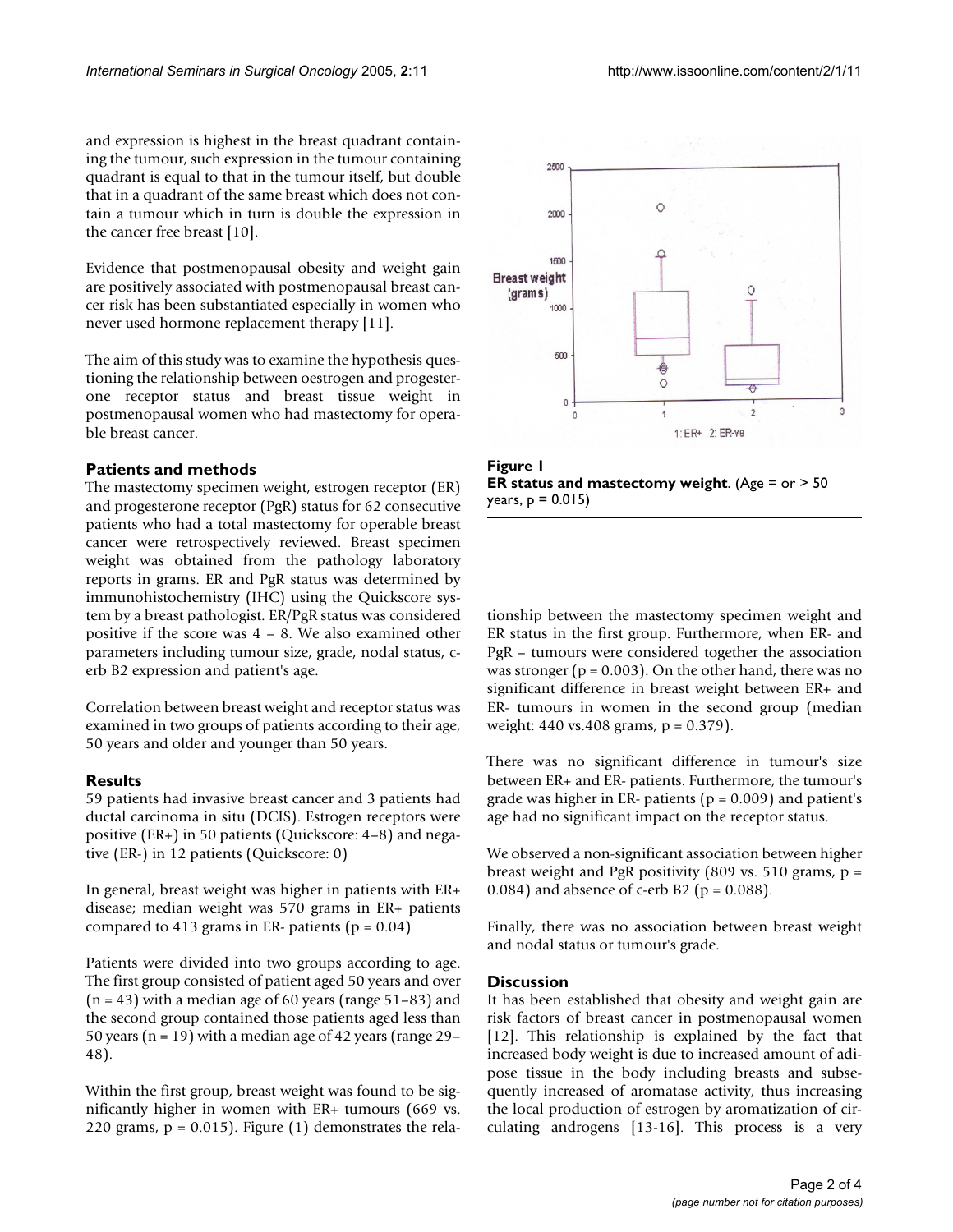important growth stimulating system in hormone dependent breast cancer [17].

Breast tissue and particularly the breast adipose tissue in postmenopausal women with breast cancer seem to have an increased aromatase expression. Agrawel et al studied 9 women undergoing breast reduction mammoplasty and 18 breast cancer patients undergoing mastectomies. Nontumour bearing adipose samples from mastectomies expressed significantly more aromatase than adipose tissue taken from mammoplasty patients, a difference that is unlikely to be due the tumour's influence on aromatase expression [10].

The relationship between a higher body mass index (BMI) and the risk of ER+/PgR+ breast cancer has been studied previously [18-23]. In a case control study by Shelley et al a significantly increased risk of ER+/PgR+ breast cancer with increasing body size was observed. On contrast, other studies showed a greater frequency of ER- breast cancer among obese women [24-27].

The relationship between increased breast weight in postmenopausal women and receptor status has not been previously examined. In our study we hypothesised that in breast cancer patients; ER+ breast cancer was associated with a higher breast weight than ER- disease. This hypothesis was proved to be correct in postmenopausal women. Furthermore, such an association was not observed in women aged less than 50 years.

Our study has several limitations; firstly, we did not include other risk factors such as body mass index. Although a higher BMI is a recognised risk factor for ER+ disease, larger breasts are not always associated with a high BMI; higher breast weight could be found in a normal or low BMI postmenopausal women.

Secondly the family and HRT histories were not included in the analysis. Thirdly, the weight of the formatin-fixed mastectomy specimen was measured rather than the weight of the fresh specimen. However this applies to all specimens and is therefore unlikely to alter our findings. Finally we used the age of 50 years rather than the date of the last menstrual period to define the menopausal status. These limitations could be tackled in a larger prospective study.

In summary, in women aged 50 years or older with breast cancer, a higher breast weight seems to be significantly associated with ER+ disease. If this is confirmed in larger prospective studies, our findings may have implications regarding breast cancer prevention with anti-estrogens.

#### **References**

- 1. Ries LAG, Kosary CL, Hankey BF, Miller BA, Edwards BK: **SEER Cancer Statistics Review, 1973–1995.** Bethesda, MD: National Cancer Institute; 1998.
- 2. Dickson RB, Lippman ME: **Molecular basis of breast cancer.** In *The Molecular Basis of Cancer* Edited by: Mendelsohn J, Howley PH, Israel MA, Liotta LA. W.B. Saunders, Philadelphia; 1995:PA358-386.
- 3. Simpson ER, Mahendroo MS, Means GD, Kilgore MW, Hinshelwood MM, Graham-Lorence S, Amarneh B, Ito Y, Fisher CR, Michael MD, *et al.*: **[Aromatase cytochrome P450, the enzyme responsible](http://www.ncbi.nlm.nih.gov/entrez/query.fcgi?cmd=Retrieve&db=PubMed&dopt=Abstract&list_uids=8076586) [for estrogen biosynthesis.](http://www.ncbi.nlm.nih.gov/entrez/query.fcgi?cmd=Retrieve&db=PubMed&dopt=Abstract&list_uids=8076586)** *Endocr Rev* 1994, **15(3):**342-55.
- 4. James VH, McNeill JM, Lai LC, Newton CJ, Ghilchik MW, Reed MJ: **[Aromatase activity in normal breast and breast tumor tis](http://www.ncbi.nlm.nih.gov/entrez/query.fcgi?cmd=Retrieve&db=PubMed&dopt=Abstract&list_uids=3509763)[sues: in vivo and in vitro studies.](http://www.ncbi.nlm.nih.gov/entrez/query.fcgi?cmd=Retrieve&db=PubMed&dopt=Abstract&list_uids=3509763)** *Steroids* 1987, **50:**269-279.
- 5. Bulun SE, Price TM, Aitken J, Mahendroo MS, Simpson ER: **[A link](http://www.ncbi.nlm.nih.gov/entrez/query.fcgi?cmd=Retrieve&db=PubMed&dopt=Abstract&list_uids=8117355) [between breast cancer and local estrogen biosynthesis sug](http://www.ncbi.nlm.nih.gov/entrez/query.fcgi?cmd=Retrieve&db=PubMed&dopt=Abstract&list_uids=8117355)gested by quantification of breast adipose tissue aromatase cytochrome P450 transcripts using competitive polymerase [chain reaction after reverse transcription.](http://www.ncbi.nlm.nih.gov/entrez/query.fcgi?cmd=Retrieve&db=PubMed&dopt=Abstract&list_uids=8117355)** *J Clin Endocrinol Metab* 1993, **77:**1622-1628.
- 6. Miller WR, Mullen P, Sourdaine P, Watson C, Dixon JM, Telford J: **[Regulation of aromatase activity within the breast.](http://www.ncbi.nlm.nih.gov/entrez/query.fcgi?cmd=Retrieve&db=PubMed&dopt=Abstract&list_uids=9365190)** *J Steroid Biochem Mol Biol* 1997, **61:**193-202.
- 7. Reed MJ, Topping L, Coldham NG, Purohit A, Ghilchik MW, James VH: **[Control of aromatase activity in breast cancer cells: the](http://www.ncbi.nlm.nih.gov/entrez/query.fcgi?cmd=Retrieve&db=PubMed&dopt=Abstract&list_uids=8476771) [role of cytokines and growth factors.](http://www.ncbi.nlm.nih.gov/entrez/query.fcgi?cmd=Retrieve&db=PubMed&dopt=Abstract&list_uids=8476771)** *J Steroid Biochem Mol Biol* 1993, **44:**589-596.
- 8. Quinn AL, Burak WE, Brueggemeier RW: **[Effects of matrix com](http://www.ncbi.nlm.nih.gov/entrez/query.fcgi?cmd=Retrieve&db=PubMed&dopt=Abstract&list_uids=10622415)[ponents on aromatase activity in breast stromal cells in](http://www.ncbi.nlm.nih.gov/entrez/query.fcgi?cmd=Retrieve&db=PubMed&dopt=Abstract&list_uids=10622415) [culture.](http://www.ncbi.nlm.nih.gov/entrez/query.fcgi?cmd=Retrieve&db=PubMed&dopt=Abstract&list_uids=10622415)** *J Steroid Biochem Mol Biol* 1999, **70:**249-256.
- 9. Miller WR, O'Neill J: **[The importance of local synthesis of estro](http://www.ncbi.nlm.nih.gov/entrez/query.fcgi?cmd=Retrieve&db=PubMed&dopt=Abstract&list_uids=3504615)[gen within the breast.](http://www.ncbi.nlm.nih.gov/entrez/query.fcgi?cmd=Retrieve&db=PubMed&dopt=Abstract&list_uids=3504615)** *Steroids* 1987, **50:**537-548.
- 10. Agarwal VR, Bulun SE, Leitch M, Rohrich R, Simpson ER: **[Use of](http://www.ncbi.nlm.nih.gov/entrez/query.fcgi?cmd=Retrieve&db=PubMed&dopt=Abstract&list_uids=8923826) [alternative promoters to express the aromatase cyto](http://www.ncbi.nlm.nih.gov/entrez/query.fcgi?cmd=Retrieve&db=PubMed&dopt=Abstract&list_uids=8923826)chrome P450 (CYP19) gene in breast adipose tissues of can[cer-free and breast cancer patients.](http://www.ncbi.nlm.nih.gov/entrez/query.fcgi?cmd=Retrieve&db=PubMed&dopt=Abstract&list_uids=8923826)** *J Clin Endocrinol Metab* 1996, **81:**3843-3849.
- 11. Huang Z, Hankinson SE, Colditz GA, Stamper MJ, Hunter DJ, Manson JAE, Hennekens CH, Rosner B, Speizer FE, Willett WC: **[Dual effects](http://www.ncbi.nlm.nih.gov/entrez/query.fcgi?cmd=Retrieve&db=PubMed&dopt=Abstract&list_uids=9355998) [of weight and weight gain on breast cancer risk.](http://www.ncbi.nlm.nih.gov/entrez/query.fcgi?cmd=Retrieve&db=PubMed&dopt=Abstract&list_uids=9355998)** *Journal of the American Medical Association* 1997, **278:**1407-1411.
- 12. Yong LC, Brown CC, Schatzkin A, Schairer C: **[Prospective study of](http://www.ncbi.nlm.nih.gov/entrez/query.fcgi?cmd=Retrieve&db=PubMed&dopt=Abstract&list_uids=8629617) [relative weight and risk of breast cancer: the Breast Cancer](http://www.ncbi.nlm.nih.gov/entrez/query.fcgi?cmd=Retrieve&db=PubMed&dopt=Abstract&list_uids=8629617) Detection Demonstration Project follow-up study, 1979 to [1987–1989.](http://www.ncbi.nlm.nih.gov/entrez/query.fcgi?cmd=Retrieve&db=PubMed&dopt=Abstract&list_uids=8629617)** *Am J Epidemiol* 1996, **143:**985-995.
- 13. Cleland WH, Mendelson CR, Simpson ER: **[Effects of aging and](http://www.ncbi.nlm.nih.gov/entrez/query.fcgi?cmd=Retrieve&db=PubMed&dopt=Abstract&list_uids=3964790) [obesity on aromatase activity of human adipose cells.](http://www.ncbi.nlm.nih.gov/entrez/query.fcgi?cmd=Retrieve&db=PubMed&dopt=Abstract&list_uids=3964790)** *J Clin Endocrinol Metab* 1985, **60:**174-177.
- 14. Edman CD, Aiman EJ, Porter JC, MacDonald PC: **[Identification of](http://www.ncbi.nlm.nih.gov/entrez/query.fcgi?cmd=Retrieve&db=PubMed&dopt=Abstract&list_uids=629288) [the estrogen product of extraglandular aromatization of](http://www.ncbi.nlm.nih.gov/entrez/query.fcgi?cmd=Retrieve&db=PubMed&dopt=Abstract&list_uids=629288) [plasma androstenedione.](http://www.ncbi.nlm.nih.gov/entrez/query.fcgi?cmd=Retrieve&db=PubMed&dopt=Abstract&list_uids=629288)** *Am J Obstet Gynecol* 1978, **130:**439-447.
- 15. MacDonald PC, Edman CD, Hemsell DL, Porter JC, Siiteri PK: **[Effect](http://www.ncbi.nlm.nih.gov/entrez/query.fcgi?cmd=Retrieve&db=PubMed&dopt=Abstract&list_uids=629289) [of obesity on conversion of plasma androstenedione to](http://www.ncbi.nlm.nih.gov/entrez/query.fcgi?cmd=Retrieve&db=PubMed&dopt=Abstract&list_uids=629289) estrone in postmenopausal women with and without [endometrial cancer.](http://www.ncbi.nlm.nih.gov/entrez/query.fcgi?cmd=Retrieve&db=PubMed&dopt=Abstract&list_uids=629289)** *Am J Obstet Gynecol* 1978, **130:**448-455.
- 16. Carpenter CL, Ross RK, Paganini-Hill A, Bernstein L: **[Lifetime exer](http://www.ncbi.nlm.nih.gov/entrez/query.fcgi?cmd=Retrieve&db=PubMed&dopt=Abstract&list_uids=10468309)[cise activity and breast cancer risk among postmenopausal](http://www.ncbi.nlm.nih.gov/entrez/query.fcgi?cmd=Retrieve&db=PubMed&dopt=Abstract&list_uids=10468309) [women.](http://www.ncbi.nlm.nih.gov/entrez/query.fcgi?cmd=Retrieve&db=PubMed&dopt=Abstract&list_uids=10468309)** *Br J Cancer* 1999, **80:**1852-1858.
- 17. de Jong PC, Blankenstein MA, van de Ven J, Nortier JW, Blijham GH, Thijssen JH: **[Importance of local aromatase activity in hor](http://www.ncbi.nlm.nih.gov/entrez/query.fcgi?cmd=Retrieve&db=PubMed&dopt=Abstract&list_uids=14965567)[mone-dependent breast cancer: a review.](http://www.ncbi.nlm.nih.gov/entrez/query.fcgi?cmd=Retrieve&db=PubMed&dopt=Abstract&list_uids=14965567)** *Breast* 2001, **10(2):**91-9.
- 18. Enger SM, Ross RK, Paganini-Hill A, Carpenter CL, Bernstein L: **[Body](http://www.ncbi.nlm.nih.gov/entrez/query.fcgi?cmd=Retrieve&db=PubMed&dopt=Abstract&list_uids=10919738) [size, physical activity, and breast cancer hormone receptor](http://www.ncbi.nlm.nih.gov/entrez/query.fcgi?cmd=Retrieve&db=PubMed&dopt=Abstract&list_uids=10919738) [status results from two case-control studies.](http://www.ncbi.nlm.nih.gov/entrez/query.fcgi?cmd=Retrieve&db=PubMed&dopt=Abstract&list_uids=10919738)** *Cancer Epidemiol Biomarkers Prev* 2000, **9:**681-7.
- 19. Potter JD, Cerhan JR, Sellers TA, McGovern PG, Drinkard C, Kushi LR, Folsom AR: **[Progesterone and estrogen receptors and](http://www.ncbi.nlm.nih.gov/entrez/query.fcgi?cmd=Retrieve&db=PubMed&dopt=Abstract&list_uids=7655325) [mammary neoplasia in the Iowa Women's Health Study:](http://www.ncbi.nlm.nih.gov/entrez/query.fcgi?cmd=Retrieve&db=PubMed&dopt=Abstract&list_uids=7655325) [how many kinds of breast cancer are there?](http://www.ncbi.nlm.nih.gov/entrez/query.fcgi?cmd=Retrieve&db=PubMed&dopt=Abstract&list_uids=7655325)** *Cancer Epidemiol Biomarkers Prev* 1995, **4:**319-326.
- 20. Donegan WL, Johnstone MF, Biedrzycki L: **[Obesity, estrogen pro](http://www.ncbi.nlm.nih.gov/entrez/query.fcgi?cmd=Retrieve&db=PubMed&dopt=Abstract&list_uids=6837504)[duction, and tumor estrogen receptors in women with carci](http://www.ncbi.nlm.nih.gov/entrez/query.fcgi?cmd=Retrieve&db=PubMed&dopt=Abstract&list_uids=6837504)[noma of the breast.](http://www.ncbi.nlm.nih.gov/entrez/query.fcgi?cmd=Retrieve&db=PubMed&dopt=Abstract&list_uids=6837504)** *Am J Clin Oncol* 1983, **6:**19-24.